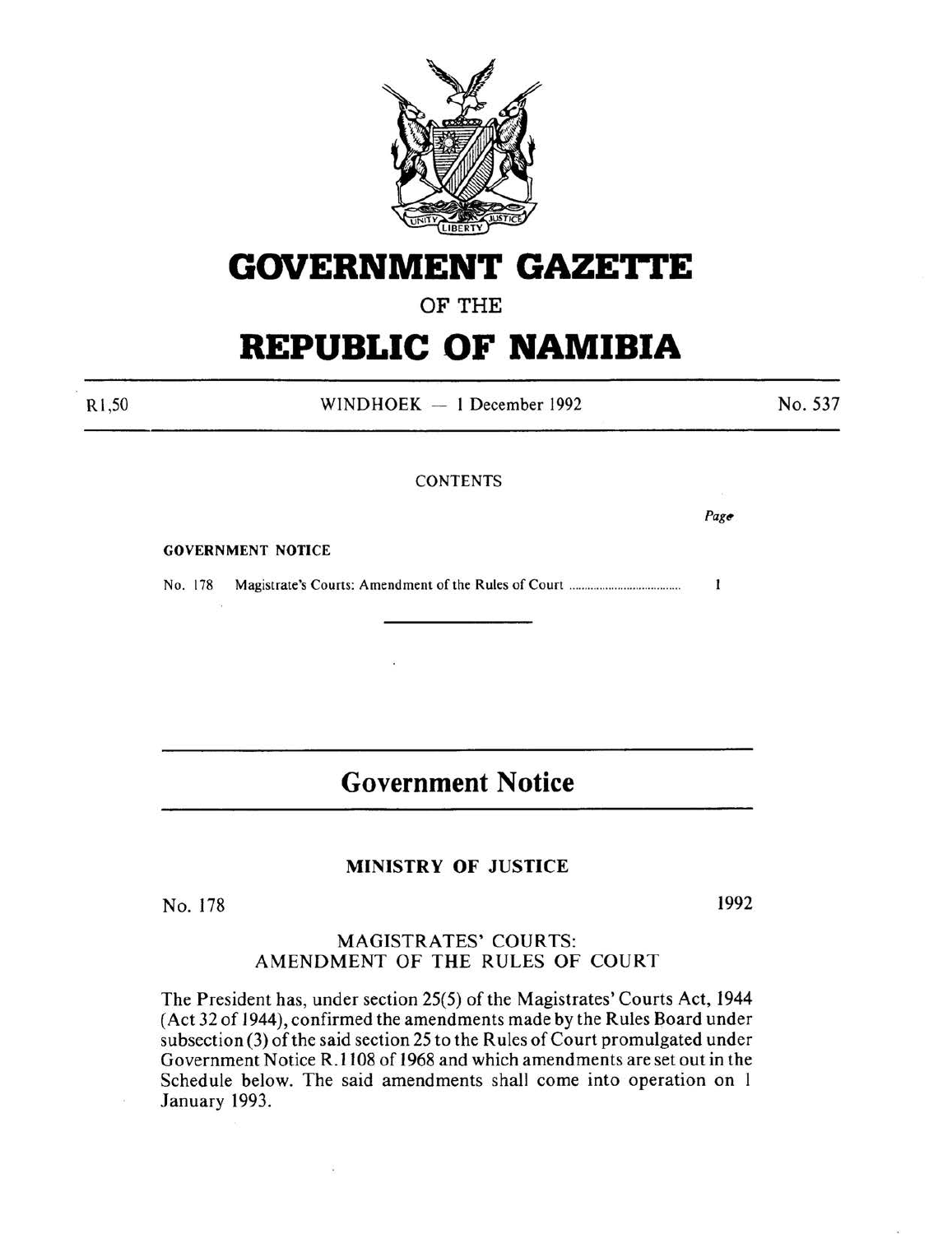-

-<br>-<br>-

#### SCHEDULE

Annexure 2 is hereby amended -

(a) by the substitution for Table A of the following Table:

# "TABLE A

#### Costs

# PART I

# GENERAL PROVISIONS

- I. (a) Save as provided in subparagraph (b), costs in defended actions shall be taxed according to Scale A of Part III and in other matters and interpleader proceedings, according to Scale A of Part IV.
	- (b) When the amount in dispute exceeds R I 000 costs shall be taxed according to Scale B, and when the amount in dispute exceeds R2 000, according to Scale C of Part III or IV, as the case may be.
	- (c) Where the amount in dispute is not apparent on the face of the proceedings, costs shall, unless the court orders otherwise, be computed at the lowest rate.
- 2. (a) For the purposes of computing costs, the expression 'amount in dispute' shall mean-
	- (i) where costs are awarded to the plaintiff, the amount or value of the judgment, and in any such case 'amount or value of the judgment' shall, where more than one claim is involved in the action, mean the total of all the amounts involved in the judgment;
	- (ii) where costs are awarded to the defendant, the amount or value of the claim, and in any such case 'amount or value of the claim' shall where more than one claim is involved in the action, mean the total of the amounts of all the claims involved in the action.

(The amount or value of the judgment or claim, as the case may be, shall be inclusive of interest, but exclusive of costs.)

(b) In the event of a matter being settled at any time, the costs shall be taxed according to the scale laid down in the agreement of the settlement: Provided that if in the event of a settlement there is no agreement as to the scale of fees applicable, any party shall have the right, within fourteen days of the date of the settlement, to apply to a magistrate to determine the scale of fees to be applied at the taxation.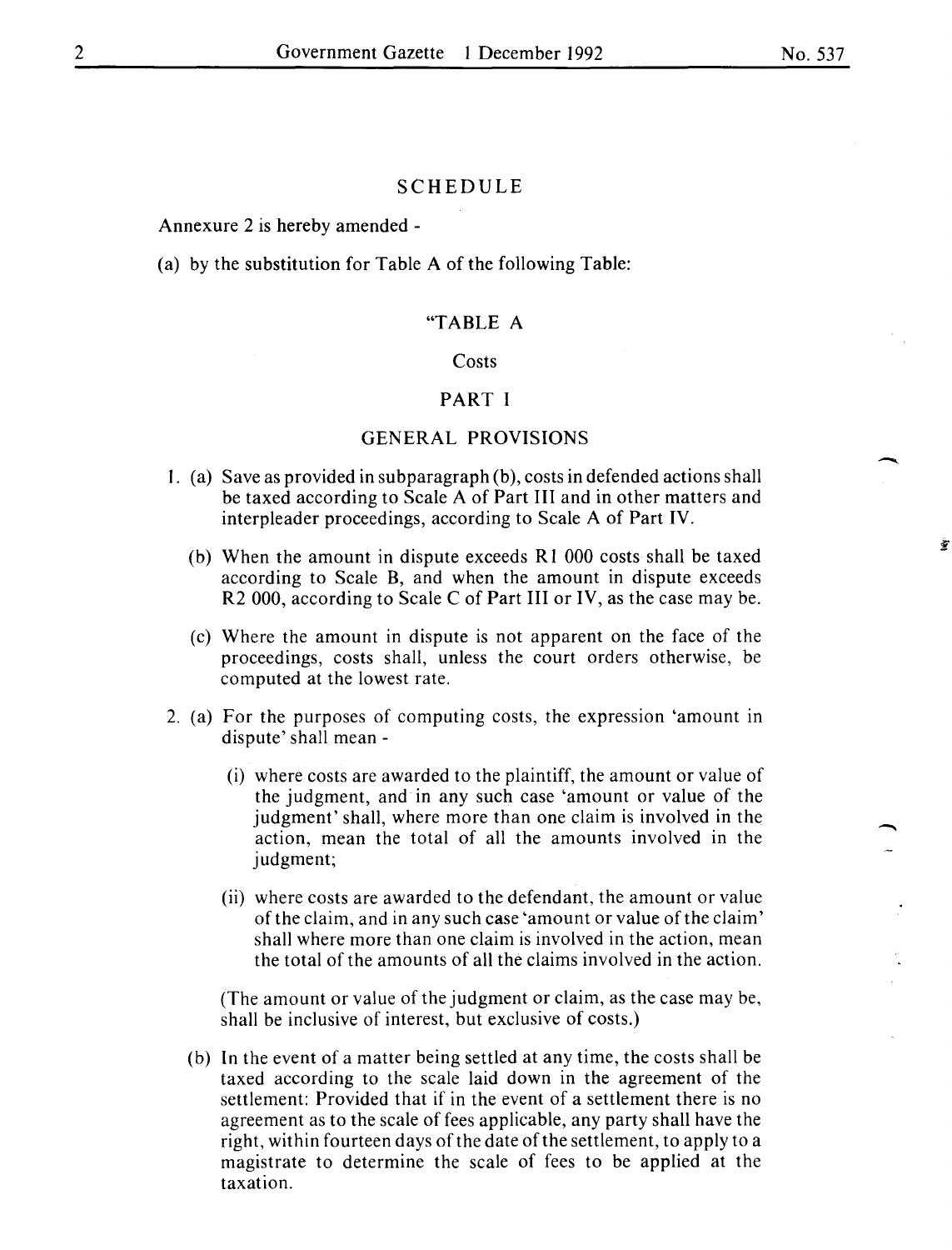- 3. Cost taxable in terms of rule 33(20) shall be deemed to have been awarded under a judgment for the amount paid into court or a judgment in terms of the settlement, as the case may be.
- 4. Claims for ejectment shall be computed at two months rent of the premises.
- 5. The rate at which costs are computed, shall not be increased by reason of any claim for confirmation of any interdict or interlocutory order.
- 6. Fees to counsel shall be allowable on taxation only in cases falling within the provisions of paragraph  $I(b)$  or where the court has made an order in terms of rule 33(8), and shall not be so allowed unless payment thereof is vouched by the signature of counsel.
- 7. Where the amount allowed for an item is specified, the amount includes the costs of all necessary copies, attendances and services (other than services through the messenger) in connection therewith.
- 8. Where the amount allowed for an item is left blank
	- (a) the drawing of documents shall be allowed at R6,00 for each folio;
	- (b) copies for filing and service shall also be allowed;
	- (c) R4,00 shall be allowed for each necessary service.
- 9. (a) Where any document appears to the court to be unnecessarily prolix, the court may disallow all or any part of the charge therefor.
	- (b) Where printed forms of documents to be copied are available, the charge for copying shall be limited to the necessary particulars inserted in such printed documents.
- iO. A folio shall consist of 100 written or printed words or figures: Provided that four figures shall be reckoned as one word.
- Il. (a) Unless otherwise provided, a charge for perusing shall be allowed at R2,25 per folio in respect of any document or pleading necessarily perused.
	- (b) Where a charge is allowed for copying, it shall be R2,00 per folio, unless otherwise provided.
	- (c) Where copies are made otherwise than by typewriter, the charge shall be R1,00 per page, notwithstanding the number of words on the page.
- 12. Where there are more than one defendant, R5,00 shall be added in respect of each additional defendant for each of items 2 and 3 of Part II, items 3 and 9 of Part III and items 2, 9, 10, 12, 14 and 18 of Part IV of this Table.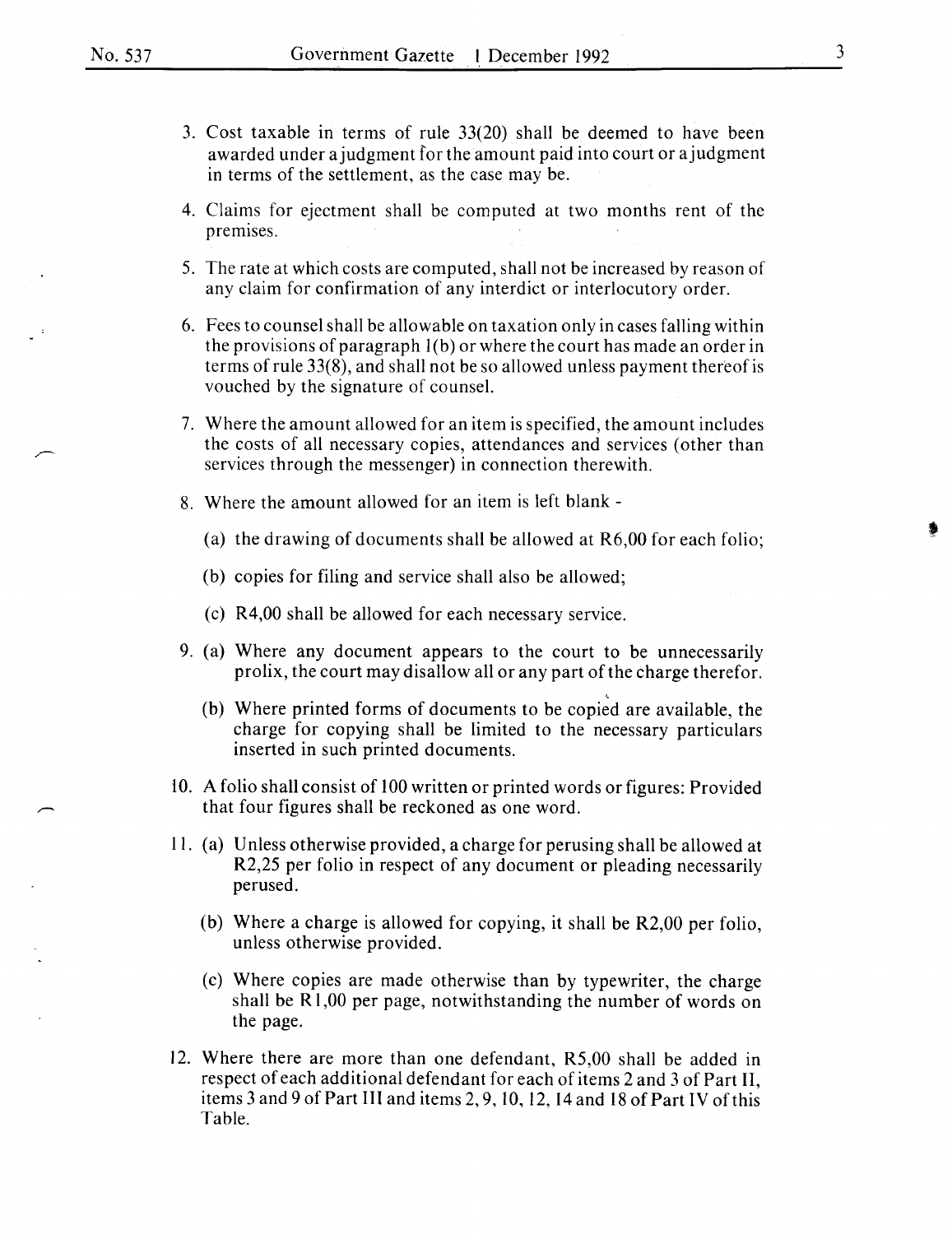- I3. (a) Where the judgment debt is payable by instalments in terms of the judgment, the fees shall be taxable immediately the judgment is given, but shall be recoverable only on the payment of each instalment.
	- (b) A fee of  $10$  per cent on each instalment collected in redemption of the capital and costs of the action shall be allowed, subject to a maximum amount of RI50,00 on each instalment.
- I4. The clerk of the court shall on taxation disallow any charge unnecessarily incurred.
- 15. Where the fee under any item is calculated on an hourly basis, the total number of hours on any one day shall be added together and the fee calculated on such total.
- I6. The amount allowable for the issue (including an appearance in court) of a notice to show cause in terms of section  $109(2)$  shall be R75,00.

# PART II

# UNDEFENDED ACTIONS

| Item 1 | Registered letter of demand in terms of section 56                                               | 9,00   |
|--------|--------------------------------------------------------------------------------------------------|--------|
| Item 2 | Summons, including a letter of demand other than<br>the letter of demand referred to in item 1 - |        |
|        | (a) where the claim is not more than $R1$ 500                                                    | 30,00  |
|        | (b) where the claim is more than $R1$ 500, but not                                               | 100,00 |
|        |                                                                                                  | 150,00 |
| Item 3 | Judgment -                                                                                       |        |
|        | (a) where the claim is not more than $R1$ 500                                                    | 30,00  |
|        | (b) where the claim is more than $R1$ 500, but not                                               | 75,00  |
|        |                                                                                                  | 125,00 |
| Item 4 |                                                                                                  | 15,00  |
| Item 5 |                                                                                                  | 15,00  |

 $\overline{\phantom{a}}$ 

R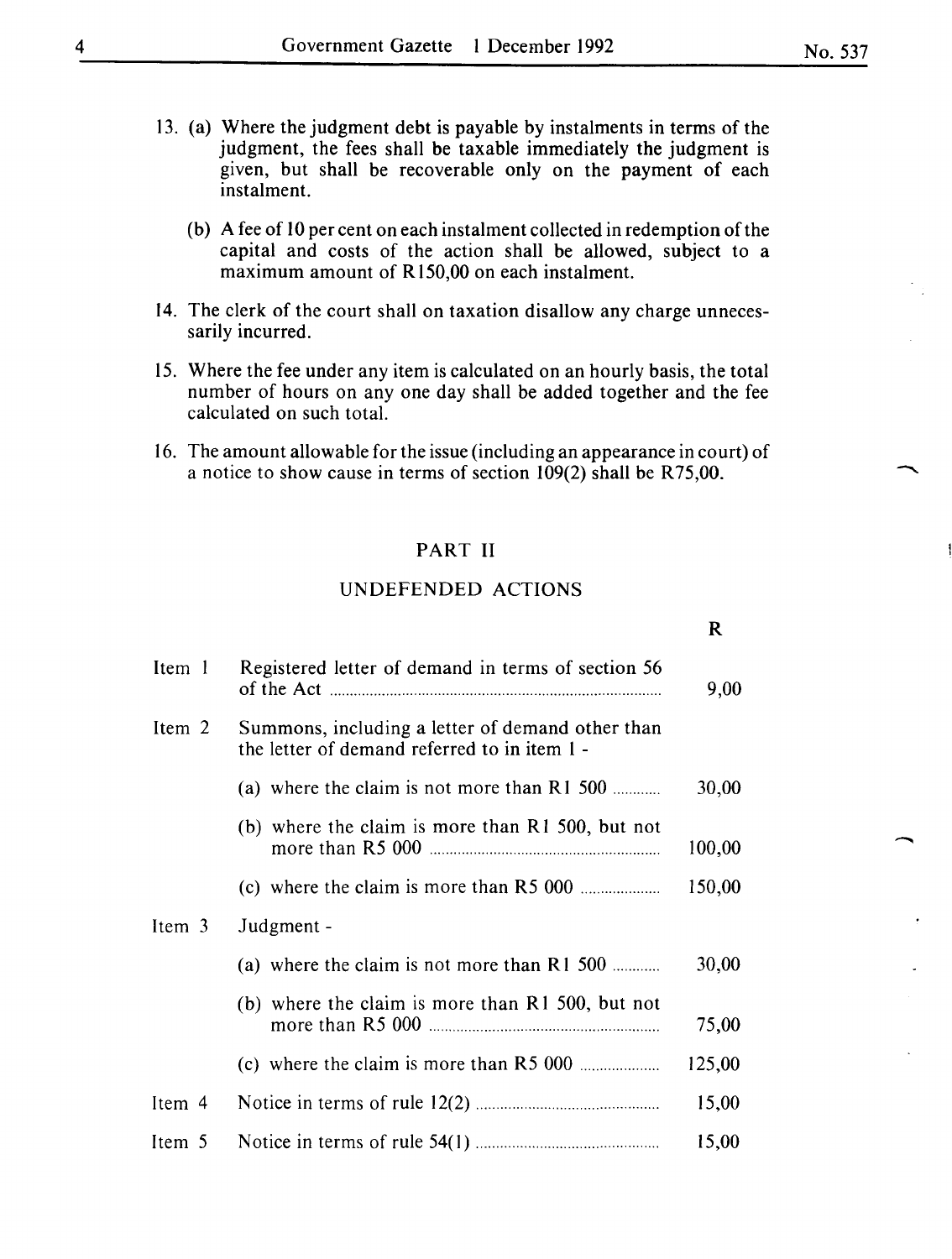| Item 6 |                                                                                                                                                                          |                                                                                                  |
|--------|--------------------------------------------------------------------------------------------------------------------------------------------------------------------------|--------------------------------------------------------------------------------------------------|
| Item 7 | Attending court at the request of the magistrate<br>when claim is referred to court for judgment                                                                         | As allowed<br>under item<br>15 of the<br>scale for de-<br>fended ac-<br>tions (Part<br>$\rm III$ |
| Item 8 | For each registered letter which is forwarded to the<br>debtor in terms of section $57(1)$ , $57(3)$ or section<br>58(2) of the Act by the creditor or his or her attor- | 9,00                                                                                             |
| Item 9 | Admission of liability and undertaking to pay debt<br>in instalments or otherwise (section 57 of the Act)                                                                | 24,00                                                                                            |
|        | Item 10 Consent to judgment or to judgment and an order<br>for the payment of judgment debt in instalments                                                               | 24,00                                                                                            |
|        |                                                                                                                                                                          |                                                                                                  |

Note: The amount of the fees allowable under items 4, 5, 6, 7, 8, 9 and 10 shall without taxation be included in the amount of the costs for which judgment is entered.

# PART III

# DEFENDED ACTIONS

| Item                                                                                                                                                                                                                                                    | Scale<br>A | Scale<br>B | Scale<br>C |
|---------------------------------------------------------------------------------------------------------------------------------------------------------------------------------------------------------------------------------------------------------|------------|------------|------------|
|                                                                                                                                                                                                                                                         | R          | R          | R          |
| 1. Instructions to sue or defend or to counterclaim.<br>or defend a counterclaim, perusal of all docu-<br>mentation and consideration of merits and all<br>necessary consultations to issue summons                                                     | 100,00     | 160,00     | 200,00     |
|                                                                                                                                                                                                                                                         | 50,00      | 75,00      | 100,00     |
|                                                                                                                                                                                                                                                         | 10,00      | 10,00      | 10,00      |
|                                                                                                                                                                                                                                                         | 10,00      | 10,00      | 10,00      |
|                                                                                                                                                                                                                                                         | 50,00      | 75,00      | 100,00     |
|                                                                                                                                                                                                                                                         | 50,00      | 75,00      | 100,00     |
|                                                                                                                                                                                                                                                         | 50,00      | 75,00      | 100,00     |
| 8. Drawing up of documents not specifically men-<br>tioned, including requests for further particu-<br>lars, schedule of documents, affidavits, sub-<br>poenas, any notice not otherwise provided for<br>and drawing up of statements by witnesses, per | 10,00      | 10,00      | 10,00      |
| 9. Production of documents for inspection, or<br>inspection of documents, per quarter of an hour                                                                                                                                                        | 35,00      | 35,00      | 35.00      |

蠢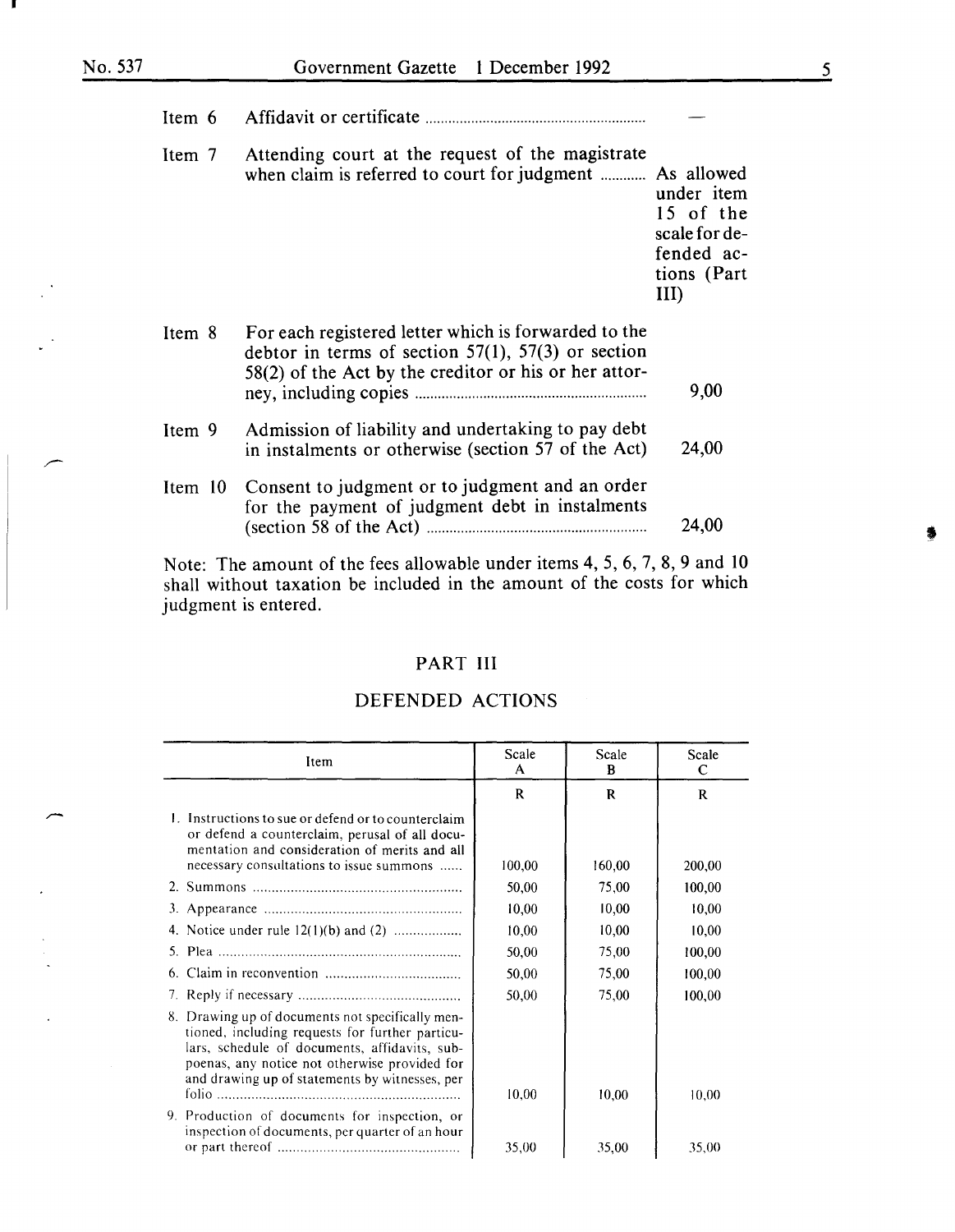$\overline{\phantom{a}}$ 

|                                                                                                                                                                                                                                          | $2,00 -$                                                                                                                                                                                                                                                                                                                                                                                                                                                                                                                                                | 2,00         | 2,00         |
|------------------------------------------------------------------------------------------------------------------------------------------------------------------------------------------------------------------------------------------|---------------------------------------------------------------------------------------------------------------------------------------------------------------------------------------------------------------------------------------------------------------------------------------------------------------------------------------------------------------------------------------------------------------------------------------------------------------------------------------------------------------------------------------------------------|--------------|--------------|
|                                                                                                                                                                                                                                          | 35,00                                                                                                                                                                                                                                                                                                                                                                                                                                                                                                                                                   | $-35,00$     | 35,00        |
|                                                                                                                                                                                                                                          | 10,00                                                                                                                                                                                                                                                                                                                                                                                                                                                                                                                                                   | 10,00        | 10,00        |
|                                                                                                                                                                                                                                          | 175,00                                                                                                                                                                                                                                                                                                                                                                                                                                                                                                                                                  | 250,00       | 300,00       |
| quarter of an hour or part thereof actually spent                                                                                                                                                                                        | 35,00                                                                                                                                                                                                                                                                                                                                                                                                                                                                                                                                                   | 35,00        | 35,00        |
| inspection, for each quarter of an hour or part<br>thereof spent in court while case is actually being<br>heard -                                                                                                                        |                                                                                                                                                                                                                                                                                                                                                                                                                                                                                                                                                         |              |              |
| (b) if counsel employed $\ldots$                                                                                                                                                                                                         | 35,00<br>Nil                                                                                                                                                                                                                                                                                                                                                                                                                                                                                                                                            | 35,00<br>Nil | 35,00<br>Nil |
| of an hour or part thereof actually spent on such                                                                                                                                                                                        | 35,00                                                                                                                                                                                                                                                                                                                                                                                                                                                                                                                                                   | 35,00        | 35,00        |
| quarter of an hour or part thereof                                                                                                                                                                                                       | 7,00                                                                                                                                                                                                                                                                                                                                                                                                                                                                                                                                                    | 7,00         | 7,00         |
| ter or telegram necessarily written or received,<br>including copy to keep, and each necessary<br>attendance not otherwise provided for, but a<br>charge for perusing shall not be allowed in<br>addition to the fee herein provided for | 4,50                                                                                                                                                                                                                                                                                                                                                                                                                                                                                                                                                    | 4,50         | 4,50         |
|                                                                                                                                                                                                                                          | 35,00                                                                                                                                                                                                                                                                                                                                                                                                                                                                                                                                                   | 35,00        | 35,00        |
| allow in addition to the fee prescribed in item 13<br>above, a refresher fee in postponed or partly                                                                                                                                      | 110,00                                                                                                                                                                                                                                                                                                                                                                                                                                                                                                                                                  | 160,00       | 220,00       |
| being available) per quarter of an hour or part                                                                                                                                                                                          | 20,00                                                                                                                                                                                                                                                                                                                                                                                                                                                                                                                                                   | 20,00        | 20,00        |
|                                                                                                                                                                                                                                          | 11. The recording of statements by witnesses, per<br>13. Preparing for trial (if counsel not employed)<br>14. Attendance at settlement negotiations, for each<br>15. Attending court during trial, or at on-the-spot<br>16. Attending pre-trial conference, for each quarter<br>17. Attending court to hear reserved judgment, per<br>18. Correspondence and attendances: For each let-<br>19. Consultation, per quarter of an hour or part<br>20. The court may, on request made at the hearing,<br>21. Time spent waiting at court (owing to no court |              |              |

# PART IV

# OTHER MATTERS

(Exceptions, applications to strike out, applications for summary judgment, interlocutory applications, arrest, interdict, *ex parte* applications under rule 27(9) and applications to review judgment, order or taxation).

| Item                                                                                                                       | Scale<br>A | Scale | Scale |
|----------------------------------------------------------------------------------------------------------------------------|------------|-------|-------|
|                                                                                                                            | R          | R     | R     |
| 1. Instructions to make application, to oppose or<br>to show cause (the court may on request allow a                       | 30.00      | 30.00 | 60.00 |
| 2. Drawing up of documents, affidavits, appli-<br>cations, notices and orders, per folio                                   | 6.00       | 6.00  | 6.00  |
| 3. Attending court on hearing:<br>(a) if unopposed, for each quarter of an hour<br>or part thereof actually spent in court | 15.00      | 25.00 | 35,00 |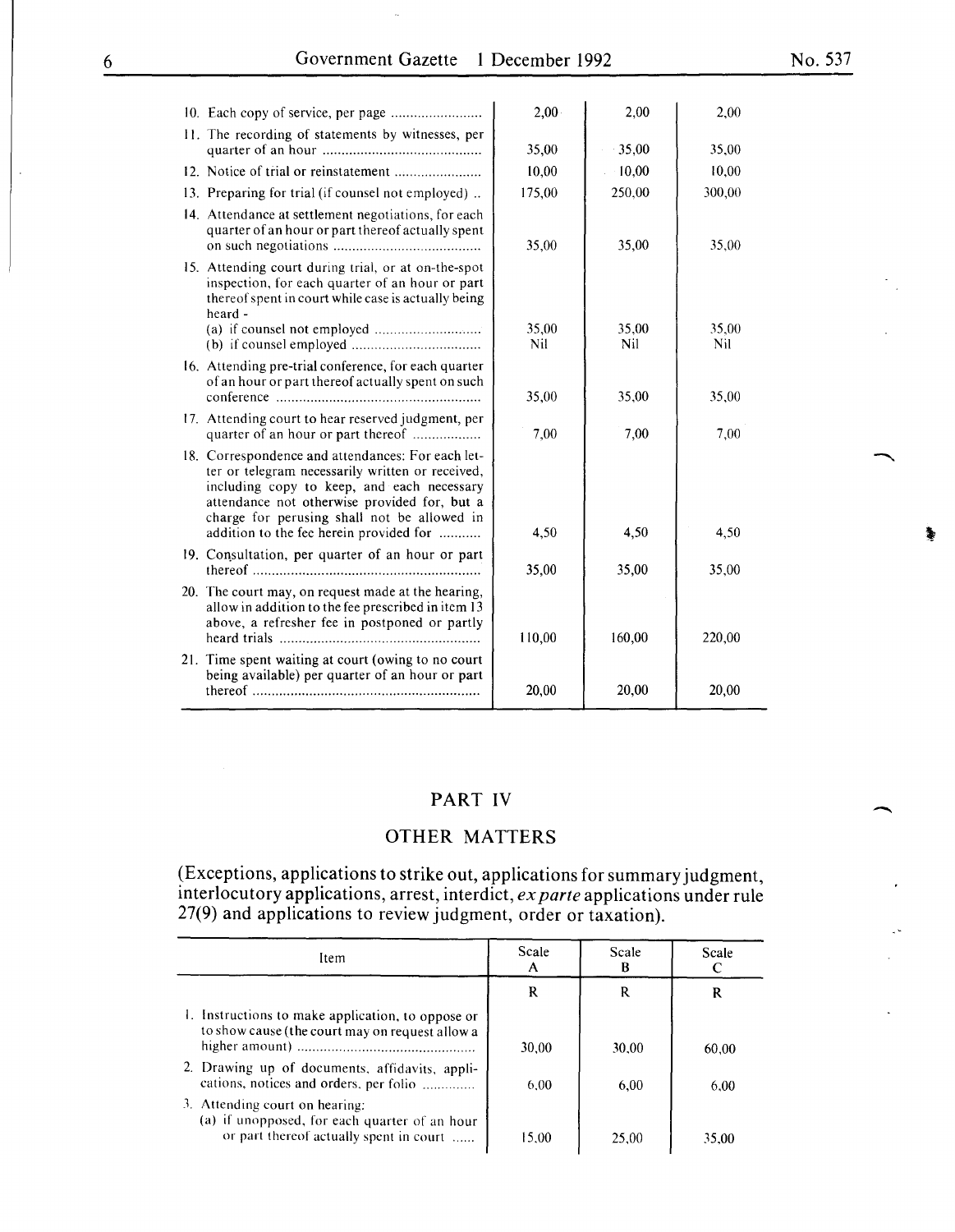| (b) If opposed, where council is employed, for<br>each quarter of an hour or part thereof                   | Nil    | Nil    | 20,00  |
|-------------------------------------------------------------------------------------------------------------|--------|--------|--------|
| (c) if opposed, where counsel is not employed,<br>for each quarter of an hour or part                       | 20,00  | 30,00  | 35,00  |
| 4. Fee for preparing for trial, when opposed, if                                                            | 125.00 | 125,00 | 125.00 |
| 5. Consultations and settlement negotiations $-$<br>when opposed, per quarter of an hour or part<br>thereof | 35,00  | 35,00  | 35.00  |

Note: The court may, on request made at the hearing, allow, as an alternative to the fees prescribed in item 4, a fee for preparing argument under items I3 and 20 of the scale for defended actions.

| Item                                                                                                   | Scale<br>A     | Scale<br>B     | Scale           |
|--------------------------------------------------------------------------------------------------------|----------------|----------------|-----------------|
|                                                                                                        | R              | R              | R               |
| 6. Instructions:<br>(a) Where interpleader proceedings are initia-                                     | 35,00<br>65,00 | 50,00<br>85,00 | 65,00<br>110,00 |
| 7. Summons (if not sued out by messenger)                                                              | 35,00          | 50,00          | 65,00           |
|                                                                                                        |                |                |                 |
| 9. Attending court on return of summons (if                                                            | 25,00          | 25,00          | 25.00           |
| 10. Attending court on trial or interpleader issue,<br>per quarter of an hour or part thereof actually | 35.00          | 35,00          | 35.00           |

# INTERPLEADER PROCEEDINGS

Note: The court may, on application made at the hearing, allow, in addition to the fee prescribed in item 10, a fee for preparing argument under item 13 of the scale for defended actions.

# TAXATION OF COSTS

|                                                                                                        | 5 per cent of the<br>fees allowed       |
|--------------------------------------------------------------------------------------------------------|-----------------------------------------|
|                                                                                                        | 5 per cent of the<br>total bill allowed |
| 13. Notice of application for review of taxation and                                                   |                                         |
|                                                                                                        |                                         |
| 15. Attending on review of taxation, per quarter of an<br>hour or part thereof actually spent in court | R35,00                                  |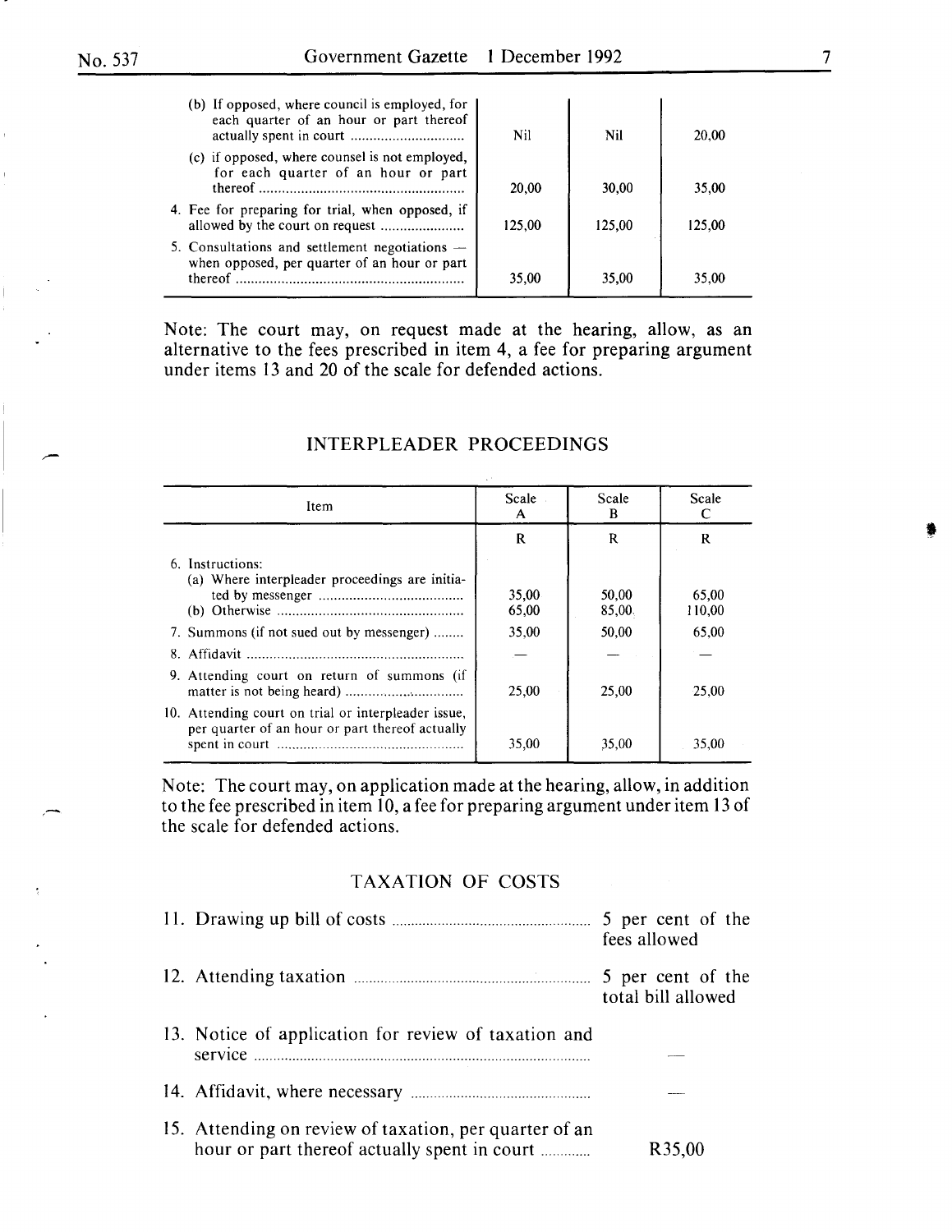-.

-

# EXECUTION

|                                                                                                                                                                                                                      | R     |
|----------------------------------------------------------------------------------------------------------------------------------------------------------------------------------------------------------------------|-------|
| 16. (a) Issue of warrant of execution, ejectment, arrest<br>and committal in terms of section 109, delivery                                                                                                          | 25,00 |
|                                                                                                                                                                                                                      | 10,00 |
| 17. Inclusive fee for work done in connection with re-                                                                                                                                                               | 30,00 |
| 18. Inclusive fee for work done in connection with sale<br>in execution of immovable property only (exclud-<br>ing work for which fees are already provided for<br>elsewhere and the drawing up of the conditions of | 75,00 |
| 19. (a) Drawing up of notice of sale in terms of rule<br>$41(8)$ or rule $43(6)$ , or conditions of sale in terms                                                                                                    |       |
| (b) For all other work done and papers and<br>documents supplied to the messenger in con-<br>nection with the sale in execution of movable                                                                           | 55,00 |
|                                                                                                                                                                                                                      | 20,00 |
| 21. Instructions on exception or application, where                                                                                                                                                                  | 40,00 |
|                                                                                                                                                                                                                      | 50,00 |
| 23. Drawing brief on exception or application, where                                                                                                                                                                 |       |
|                                                                                                                                                                                                                      |       |
| 25. Attending each necessary consultation with coun-<br>sel, per quarter of an hour or part thereof                                                                                                                  | 35,00 |
|                                                                                                                                                                                                                      |       |

# FEES TO COUNSEL

26. With brief to argue exception or application ......... . 250,00

Note: A fee to counsel on appliction shall be allowed only where the court certifies that the briefing by counsel was warranted.

27. With trial brief for the first day, not exceeding ...... 675,00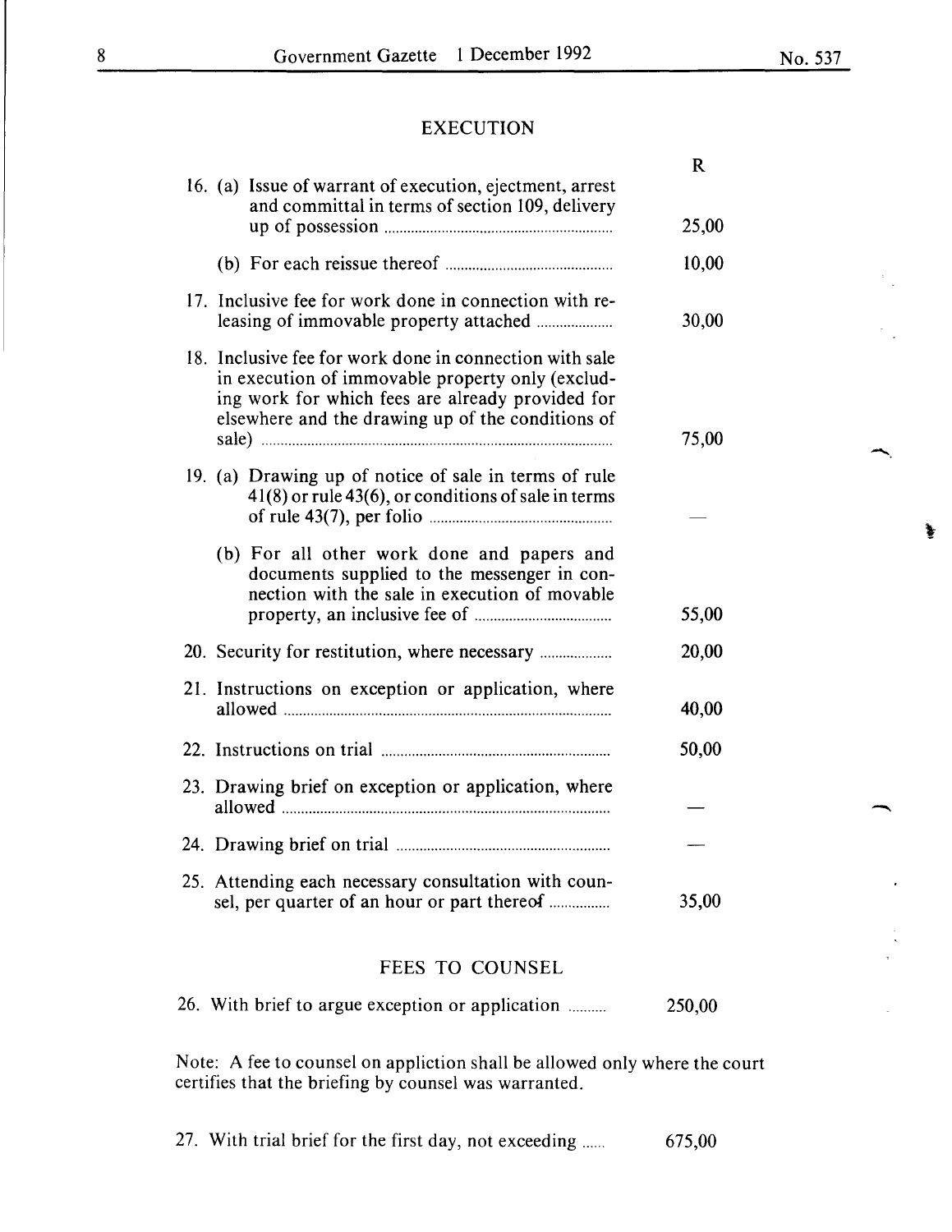| 28. In any court held more than 30 kilometres from<br>Windhoek, there may be allowed by special order of<br>the court a travelling allowance (in addition to the |        |
|------------------------------------------------------------------------------------------------------------------------------------------------------------------|--------|
| 29. Each necessary consultation, per quarter of an hour                                                                                                          | 35,00  |
| 30. For every day exceeding one on which evidence is<br>taken or arguments heard, a refresher fee not                                                            | 450,00 |
|                                                                                                                                                                  | 85,00  |

Notes: (a) In regard to items 23 and 27 a fee in lieu of the fee for the first day's hearing shall be allowed as follows when the case is settled, or withdrawn or postponed at the instance of any party on or before the date of hearing:

- (i) not more than 2 days prior to the date of hearing: the fee otherwise allowable on taxation for the first day's hearing;
- (ii) not less than 3 days and not more than 7 days prior to the date of hearing: two-thirds of the fee under subparagraph (i); and .
- (iii) not less than 8 days and not more than 21 days prior to the date of hearing: half of the fee under subparagraph (i).
- (b) The court may on request allow a higher fee for counsel in regard to items 27, 29, 30 and 31.
- (c) A fee for travelling time by counsel shall be allowed at the same rate as for attorneys under rule 33(9).

R

# MISCELLANEOUS

|                                                 | 20,00 |    |
|-------------------------------------------------|-------|----|
| 33. Obtaining payment in terms of rule 18(4)    | 12,00 |    |
| 34. Request for security in terms of rule 62(1) |       |    |
| 35. Furnishing security in terms of rule 62(1)  |       | ". |
|                                                 |       |    |

(b) by the substitution for Table B of the following Table:

**'**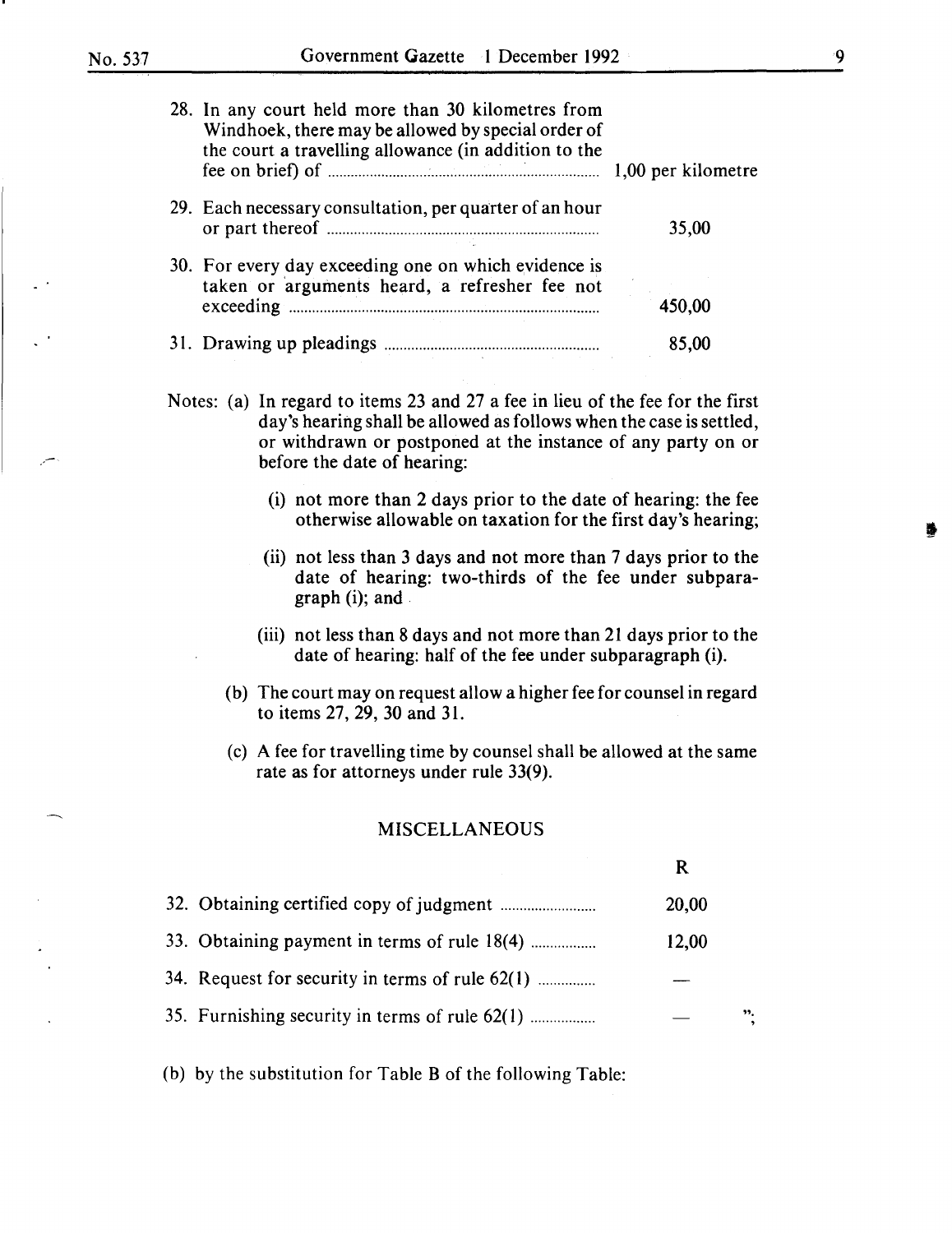#### "TABLE B

#### Costs

# PART I

# GENERAL PROVISIONS IN RESPECT OF PROCEEDINGS IN TERMS OF SECTION 65 AND 65A TO 65M OF THE ACT.

- I. Save as provided in paragraph 3, no fees other than those laid down in the tariff to this Part shall be allowed.
- 2. Subject to the provisions of section  $65K$  of the Act, items (a), (b) and (c) of the tariff to this Part (whichever is applicable) shall apply to the drawing up of the notice referred to in section 65A(i), inclusive of appearance at the inquiry into the judgment debtor's financial position referred to in section 65D, or any later appearances at suspension, amendment or rescission proceedings and shall, except for the fee allowed under item (o) of the tariff, be an inclusive fee, chargeable only once, for the drawing up, issue and all reissues of the notice and all postponements of the inquiry, irrespective of the number of days on which the proceedings are heard in court: Provided that where the debtor moves from the jurisdiction of the court after issue of the notice referred to in section 65A(l) and the notice is again issued in any other district, the aforesaid fee may also be charged in such other district if the court so orders.
- 3. The following shall be allowed in addition to the fees prescribed in the tariff:
	- (a) All necessary disbursements incurred in connection with the proceedings.
	- (b) A fee of 10 per cent on each instalment collected in redemption of the capital and costs of the action shall be allowed, subject to a maximum amount of R I50,00 on each instalment: Provided that where the amount is payable in instalments the collection fees shall be recoverable only on payment of each instalment.

(These fees shall be in substitution for and not in addition to the collection fees prescribed in paragraph I3 of the general provisions under Table A.)

- (c) All necessary disbursements incurred in connection with any prior abortive proceedings under section 72, if the court has so ordered.
- (d) Any amount necessarily and actually disbursed in tracing the judgment debtor, where the capital amount of the debt at the time the tracing agent was employed was not less than R50,00. The total amount to be allowed in any one case may not exceed R 100,00.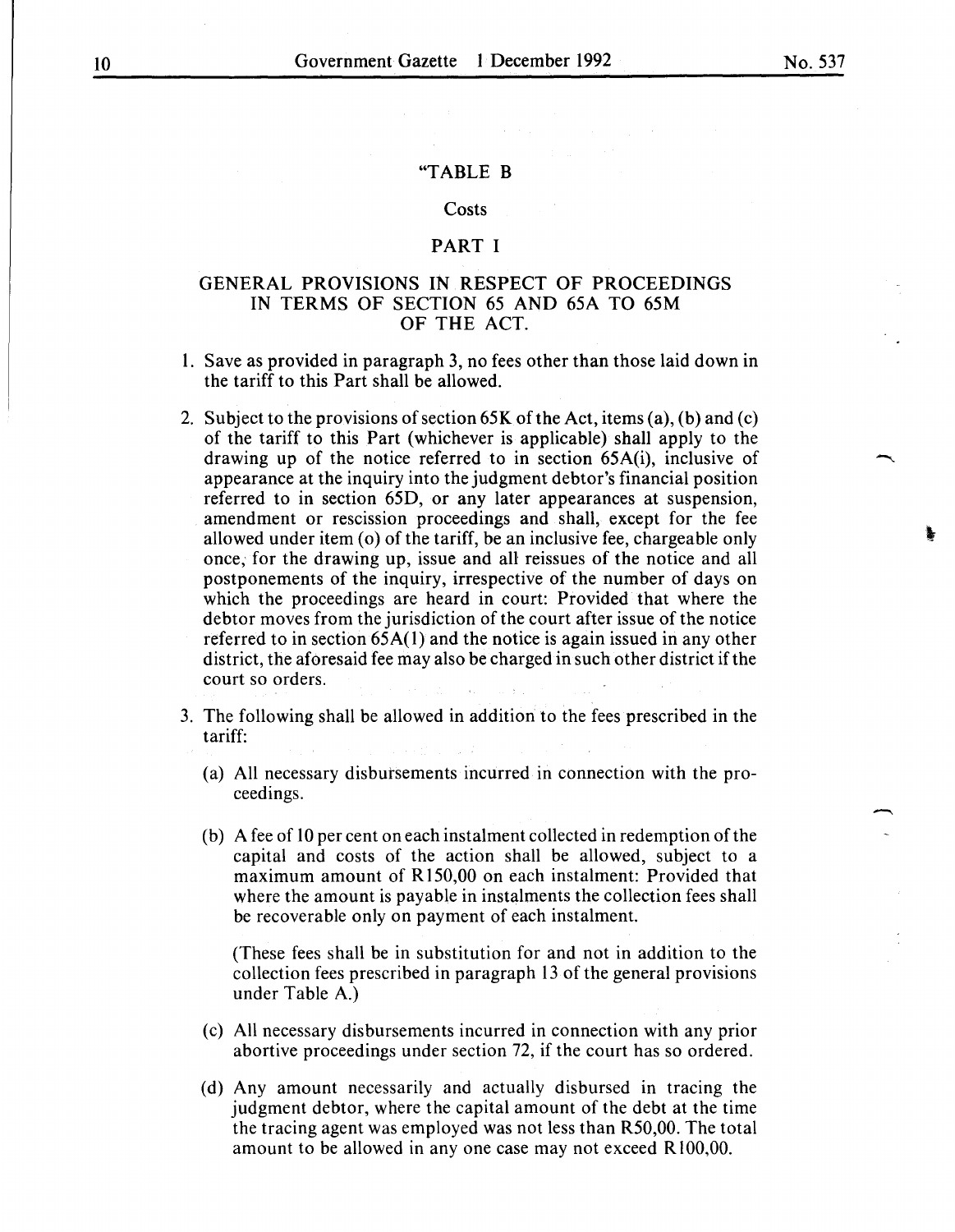4. For the purposes of the tariff to this Part the amount of the claim shall, save as provided in paragraph  $3(d)$ , be the total of the capital amount and costs outstanding at the date of the first institution of proceedings under section 65A(a) of the Act.

# TARIFF

|                                                                                                                                                                               | R     |
|-------------------------------------------------------------------------------------------------------------------------------------------------------------------------------|-------|
| (a) Where the claim does not exceed the amount of                                                                                                                             | 50,00 |
| (b) Where the claim exceeds the amount of R1 000,00                                                                                                                           | 75,00 |
| (c) Where the claim exceeds the amount of R2 000,00                                                                                                                           | 90,00 |
| (d) Warrant of Arrest and Detention (Form 42)                                                                                                                                 | 20,00 |
| (e) Emoluments Attachment Order (Form 38)                                                                                                                                     | 25,00 |
| (f) Warrant of Liberation (Form 43) or Certificate of                                                                                                                         | 10,00 |
| (g) Application for cost on notice (including appearance                                                                                                                      | 20,00 |
|                                                                                                                                                                               | 20,00 |
| (i) Affidavit of certificate by the judgment creditor or his                                                                                                                  | 15,00 |
| (j) For each registered letter forwarded to the debtor in<br>terms of section $65A(2)$ , $65E(3)$ , $65E(6)$ or $65J(2)$ of<br>the Act by the creditor or his or her attorney | 9,00  |
| (k) Affidavit of affirmation by debtor (Rule $45(7)$ )                                                                                                                        | 15,00 |
| (1) Request for an order under section 65 of the Act                                                                                                                          | 15,00 |
| (m) Attending postponed proceedings in terms of section                                                                                                                       | 20,00 |
| (n) Subpoena:                                                                                                                                                                 |       |
|                                                                                                                                                                               | 6,00  |
| (ii) Every necessary attendance and correspondence                                                                                                                            | 4,00  |

( o) (i) Correspondence: For every necessary letter or telegram written or received, including copy to retain, provided that a fee for perusal shall not be allowed in addition to the fee herein provided for, per folio ...................................................................... 6,00 •<br>•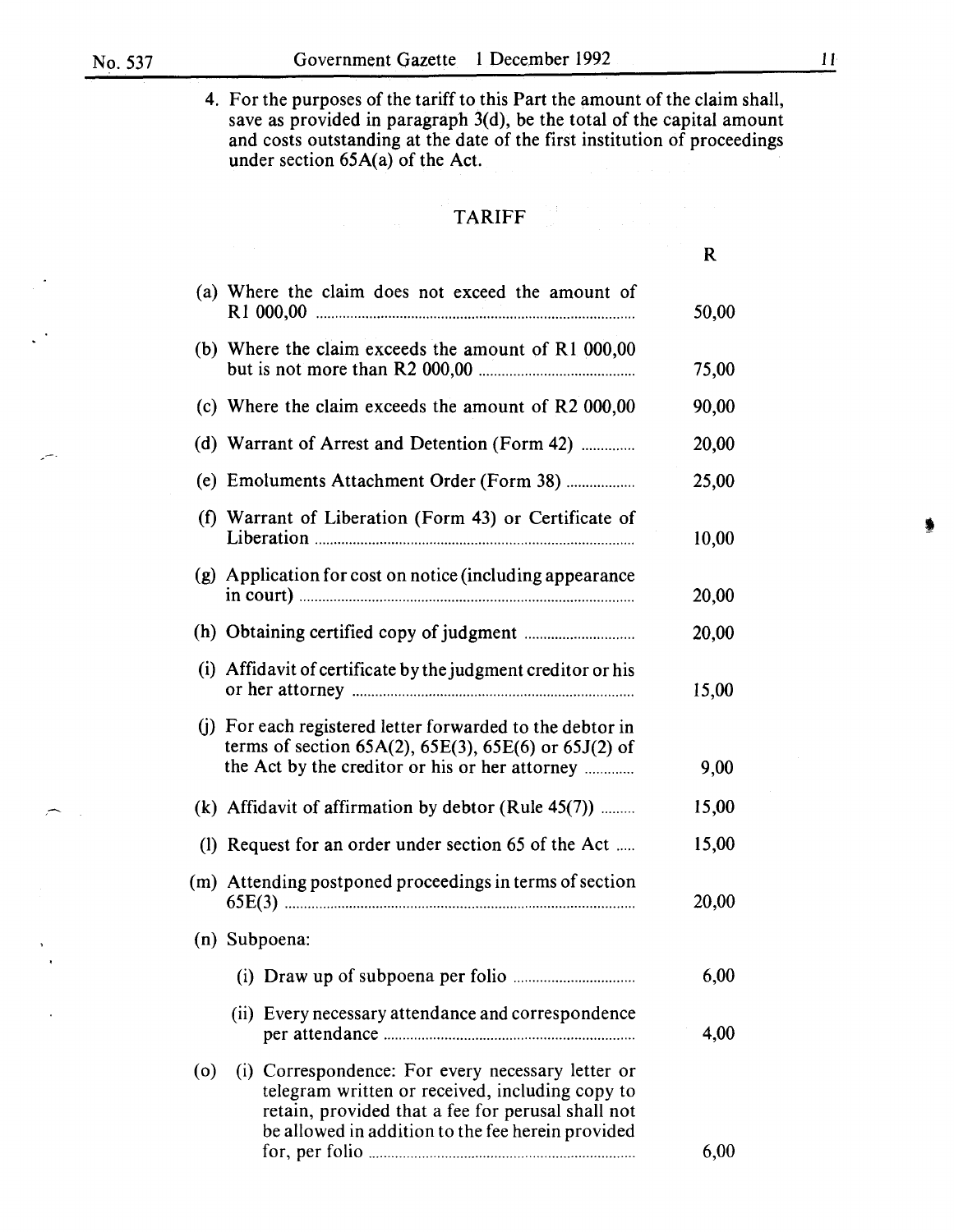-

| (ii) Attendances: For each necessary attendance not<br>otherwise provided for, per attendance                   | 6,00  |
|-----------------------------------------------------------------------------------------------------------------|-------|
| (iii) Necessary formal telephone calls, per call                                                                | 6,00  |
| (iv) Necessary telephone consultations, per 5<br>minutes or part thereof, subject to a maximum<br>of $R60.00$ . | 10,00 |

#### PART II

# GENERAL PROVISIONS IN RESPECT OF PROCEEDINGS IN TERMS OF SECTION 72 OF THE ACT

- 1. Save as provided in paragraphs 2 and 3, no fees other than those laid down in the tariff to this Part shall be allowed.
- 2. Paragraph  $3(a)$ , (b) and (d) of the general provisions under Part I of this Table shall *mutatis mutandis* apply to this Part.
- 3. All necessary disbursements incurred in connection with any prior abortive proceedings under section 65 shall be allowed, if the court has so ordered.
- 4. For the purposes of this tariff the amount of the claim shall, save as provided in paragraph 3(d) of the general provisions under Part I of this Table, be only the total of the capital amount outstanding at the date of the first institution of proceedings in terms of section 72 of the Act.

| <b>TARIFF</b>                                         | R     |
|-------------------------------------------------------|-------|
|                                                       | 30,00 |
|                                                       | 65,00 |
|                                                       | 18,00 |
| (d) Application for an order of execution against the | 25,00 |

# PART III

# GENERAL PROVISIONS IN RESPECT OF PROCEEDINGS IN TERMS OF SECTION 74 OF THE ACT

- 1. (a) Paragraph 3(a) of the general provisions under Part I of this Table shall *mutatis mutandis* apply to this part.
	- (b) The remuneration of the administrator shall not exceed 8 per cent on each instalment collected in redemption of the capital and costs and this amount shall be recoverable only upon payment of each instalment and shall be in substitution for and not in addition to the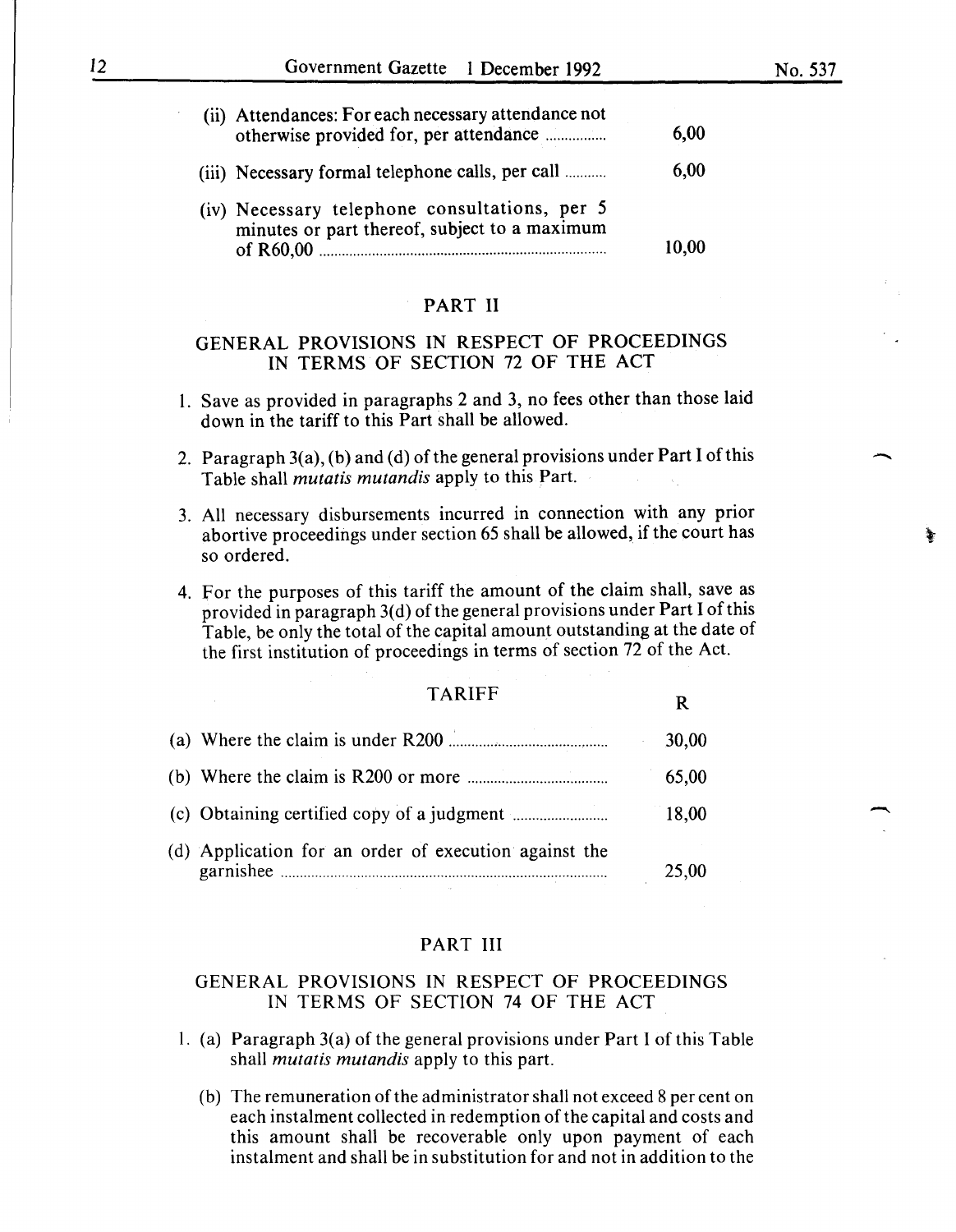$\overline{\phantom{a}}$ 

-

collection fees prescribed in paragraph 13 of the general provisions under Table A or paragraph  $3(b)$  of the general provisions under Part I of this Table.

2. For the purposes of items 4 and 5 of the tariff to this Part, a folio shall consist of 100 written or printed words or figures: Provided that four figures shall be reckoned as one word.

| Item                                                                                                                                                                                                                                                     | One to<br>ten<br>creditors | Eleven to<br>twenty<br>creditors | Twenty-one<br>or more<br>creditors |
|----------------------------------------------------------------------------------------------------------------------------------------------------------------------------------------------------------------------------------------------------------|----------------------------|----------------------------------|------------------------------------|
|                                                                                                                                                                                                                                                          | $\mathbf{R}$               | R                                | R                                  |
| 1. Instructions to apply for administration order,<br>including the necessary perusal of summonses,<br>demands, and ascertaining the amount of assets<br>and liabilities, including all attendances and<br>correspondence necessary in connection there- | 35,00                      | 50,00                            | 80,00                              |
| 2. Instructions on application under section<br>$74Q(1)$ or to oppose such application or the                                                                                                                                                            | 27,00                      | 27,00                            | 27,00                              |
| 3. Drawing up application for administration<br>order or review thereof and affidavit, including<br>all annexures thereto and all attendances,                                                                                                           | 50,00                      | 50,00                            | 50,00                              |
| 4. Making copies of application, affidavit and<br>annexures for creditors, per page                                                                                                                                                                      | 0,75                       | 0,75                             | 0.75                               |
| 5. Perusal of application and other documents                                                                                                                                                                                                            | 2,00                       | 2,00                             | 2,00                               |

# TARIFF

NOTE: The fees under this item may only be claimed by the attorney for an opposing party.

| 6. Attending court:<br>(a) On postponement or setting aside, if not<br>occasioned by the attorney or his or her                                                                                                                                                                                                       |       |       |               |
|-----------------------------------------------------------------------------------------------------------------------------------------------------------------------------------------------------------------------------------------------------------------------------------------------------------------------|-------|-------|---------------|
|                                                                                                                                                                                                                                                                                                                       | 13,00 | 13,00 | 13,00         |
|                                                                                                                                                                                                                                                                                                                       | 27,00 | 54,00 | 54,00         |
| 7. For furnishing to a creditor by the administrator<br>of the information referred to in section $74M(a)$                                                                                                                                                                                                            |       |       |               |
|                                                                                                                                                                                                                                                                                                                       | 4,00  | 4.00  | 4,00          |
| 8. For furnishing of a copy of the debtor's state-<br>ment of affairs referred to in sections 74 and<br>74A(1) of the Act by the administrator in terms<br>of section 74M(b) or of a list or account referred<br>to in section $74G(1)$ or $74J$ of the Act or of the<br>debtor's statement of affairs referred to in |       |       |               |
| section $65I(2)$ of the Act per page                                                                                                                                                                                                                                                                                  | 0,75  | 0.75  | 0,75          |
| 9. Correspondence and attendances                                                                                                                                                                                                                                                                                     | 6,00  | 6,00  | $6.00$ "; and |

I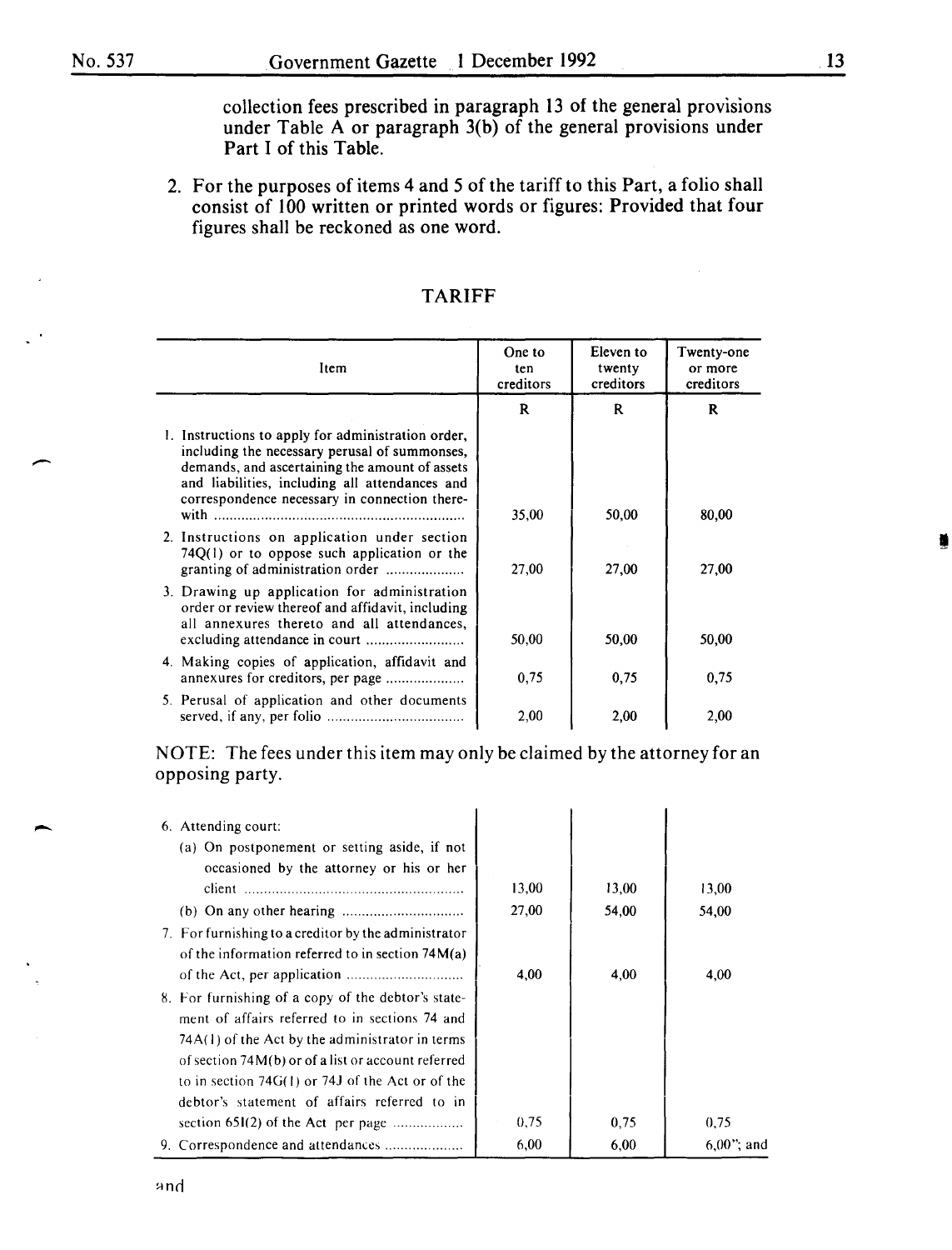- (c) (i) by the substitution in Part II of Table  $C$  -
	- (aa) in paragraph  $1(a)(i)$  for the amount "R10,00" of the amount "R<sub>15</sub>,00";
	- (bb) in paragraph  $l(a)(ii)$  for the amount "R12,00" of the amount "RI8,00";
	- (cc) in paragraph  $l(a)(iii)$  for the amount "R15,00" of the amount "R22,50";
	- (dd) in paragraph  $1(b)(i)$  for the amount "R8,00" of the amount "R12,00";
	- (ee) in paragraph  $l(b)(ii)$  for the amount "R $l0,00$ " of the amount "R<sub>15,00</sub>":
	- (ff) in paragraph  $1(b)(iii)$  for the amount "R12,00" of the amount "Rl8,00";
	- (gg) in paragraph  $2(a)(i)$  for the amount "R13,00" of the amount "Rl9,50";
- (hh) in paragraph  $2(a)(ii)$  for the amount "R16,00" of the amount "R24,00";
- (ii) in paragraph  $2(a)$ (iii) for the amount "R20,00" of the amount "R30,00";
- (i) in paragraph  $2(b)(i)$  for the amount "R11,00" of the amount "R<sub>16.50</sub>":
- (kk) in paragraph  $2(b)(ii)$  for the amount "R13,00" of the amount "R<sub>19,50</sub>";
- (II) in paragraph  $2(b)(iii)$  for the amount "R16,00" of the amount "R24,00";
- (mm) in paragraph 3 for the amount "70c" of the amount "R1,00";
	- (nn) in paragraph 4(a) for the amount "70c" of the amount "R1,00";
	- (oo) in paragraph 4(d) for the amount "70c" of the amount "R1,00";
	- (pp) in paragraph 5(a) for the amounts "R5,00" and "RIO,OO" of the amounts " $R15,00$ " and " $R20,00$ ", respectively;
	- (qq) in paragraph 5(b) for the amounts "R5,00" and "RIO,OO" of the amounts " $R15,00$ " and " $R20,00$ ", respectively;
	- (rr) for paragraph 9 of the following paragraph:
		- "9. Where property is released from attachment in terms of rule 41(7)(e), or the warrant of execution is withdrawn or stayed, or the judgment debtor's estate is sequestrated after the attachment,